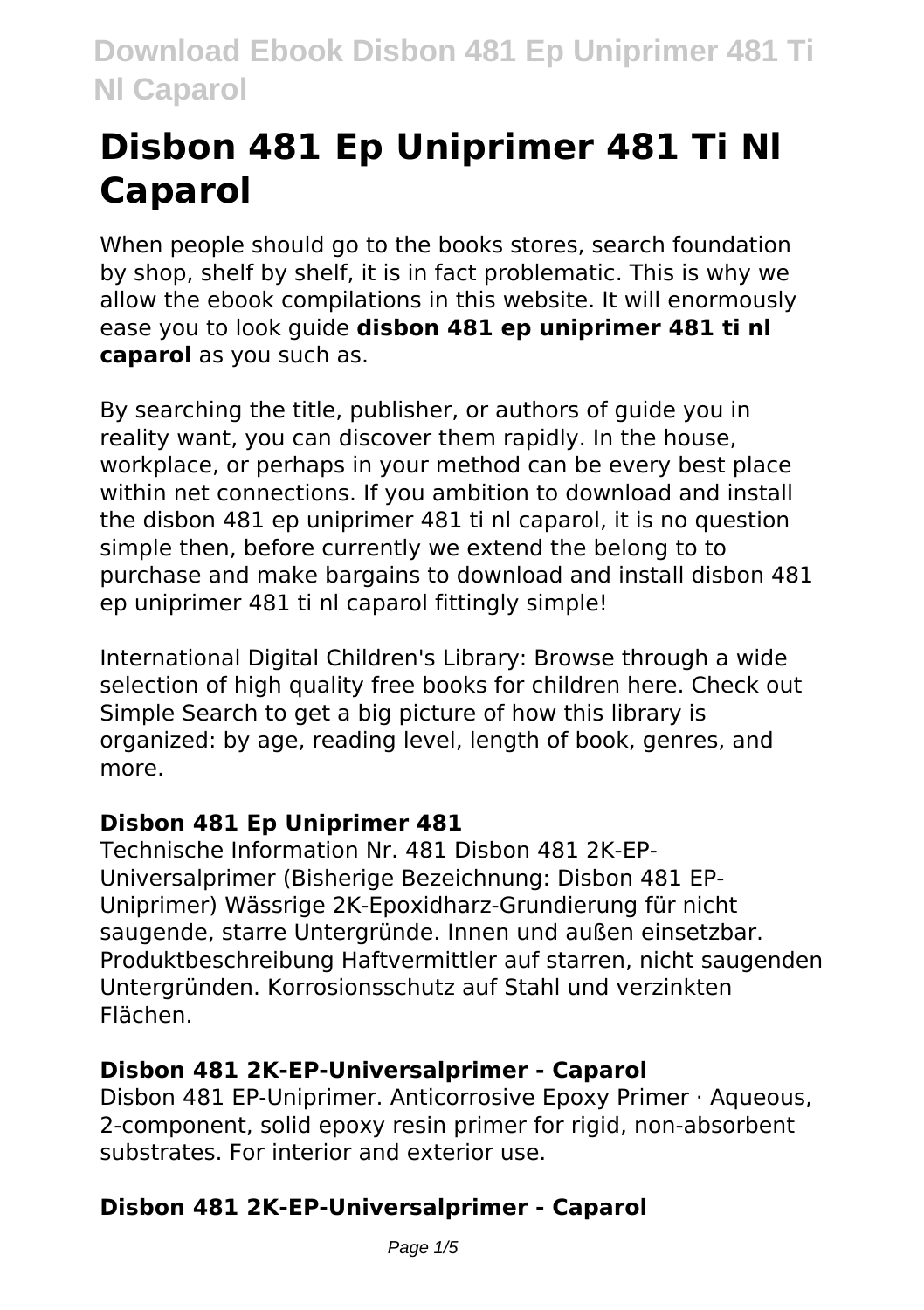Sicherheitsdatenblatt Disbon 481 EP-Uniprimer Masse Dunkelbraun; Sicherheitsdatenblatt Disbon 481 EP-Uniprimer Masse Sonderton; Zurück zur Übersicht. Abonnieren Sie hier unseren Newsletter . DISBON GmbH . Roßdörfer Straße 50 D-64372 Ober-Ramstadt. Telefon: (06154) 71-71719 Telefax: (06154) 71-17819 E-Mail: info@disbon.de.

# **Disbon 481 2K-EP-Universalprimer - DISBON GmbH**

Technical Information No. 481 Disbon 481 EP-Uniprimer Anticorrosive Epoxy Primer · Aqueous, 2-component, solid epoxy resin primer for rigid, non-absorbent substrates. For interior and exterior use. Product Description Promotes adhesion on rigid, non-absorbent substrates. Anticorrosive coating on iron, steel and galvanised surfaces.

# **Disbon 481 EP-Uniprimer - CAPAROL**

Disbon 481 EP-Uniprimer. Vodou ředitelný dvousložkový základní nátěr z epoxidové pryskyřice pro nesavé, pevné podklady. Lze použít uvnitř i vně.

# **Disbon 481 EP-Uniprimer - Caparol**

Techninė informacija 481 Disbon 481 EP-Uniprimer Vandeniu skiedžiamas dviejų komponentų epoksidinės dervos gruntas drėgmės neįgeriantiems, standiems pagrindams. Vidaus ir išorės paviršiams. Produkto aprašymas Sukibimą gerinanti medžiaga dengiant neįgeriančius, standžius pagrindus.

# **TI Disbon 481 EP-Uniprimer LT.pdf - Disbon 481 EP-Uniprimer**

Disbon 481 EP-Uniprimer Vandeniu skiedžiamas dviejų komponentų epoksidinės dervos gruntas drėgmės nejgeriantiems, standiems pagrindams. Vidaus ir išorės paviršiams.

# **Disbon 481 EP-Uniprimer - Caparol**

Disbon 481 EP-Uniprimer Воден двукомпонентен грунд на базата на епоксидна смола за грундиране на неабсорбиращи и твърди основи за вътрешни и външни повърхности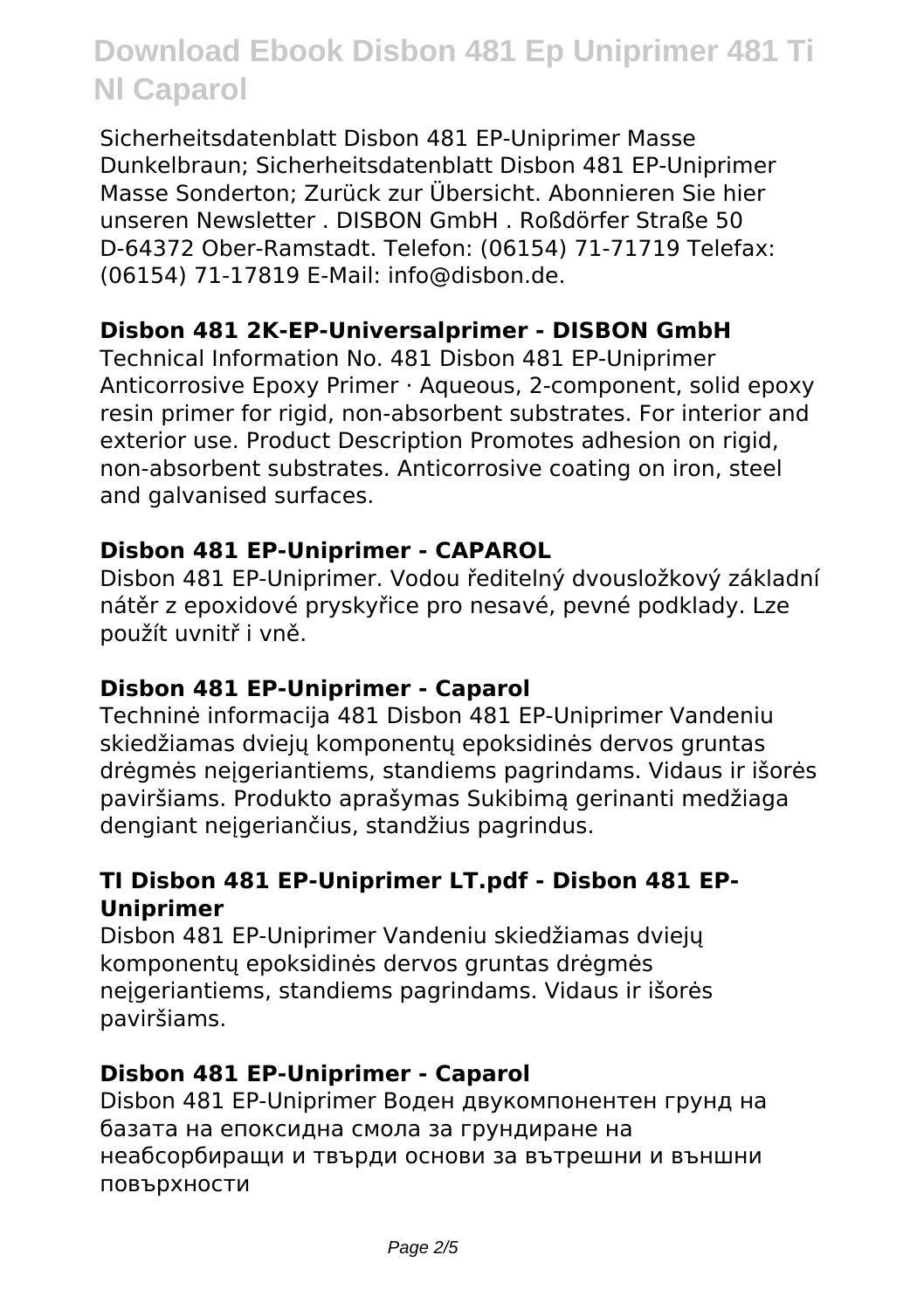# **Disbon 481 EP-Uniprimer - caparol.bg**

Disbon 481 2K-EP-Universalprimer (Terme ancien: Disbon 481 EP-Uniprimer) Couche d'impression d'adhérence, à base de résine époxy, diluable à l'eau sur supports rigides, non absorbants, pour l'intérieur et l'extérieur. A 2 composants (2C). Description de produit

# **Disbon 481 2K-EP- Universalprimer - Caparol**

Technisch informatieblad nr. 481 Disbon 481 2K-EP-Universalprimer Met water te verdunnen epoxyhars-hechtprimer op niet-zuigende ondergronden, binnen en buiten. Twee componenten (2K). Materiaal Als hechtlaag op niet-zuigende ondergronden. Disbon 481 2K-EP-Universalprimer heeft roestwerende eigenschappen op staal en verzinkte

# **Disbon 481 EP-Uniprimer 481 TI NL.pdf - Disbon 481 2K-EP ...**

Disbon 481 EP-Uniprimer. Водна 2-компонентна ґрунтовка на основі епоксидної твердої смоли для невбираючих жорстких поверхонь.

# **Disbon 481 EP-Uniprimer: Caparol**

Naručite proizvod CAPAROL Disbon 481 EP-Uniprimer, 0,00, 0,00 kom po cijeni od 177,56 kn na Bačelić.hr i uštedite uz besplatnu dostavu.

# **CAPAROL Disbon 481 EP-Uniprimer - Bačelić Profi Shop**

Technická informace 481 Disbon 481 EP-Uniprimer (Dosavadní název: Disbon 481 EP-Uniprimer) Vodou ředitelný dvousložkový základní nátěr z epoxidové pryskyřice pro nesavé, pevné podklady. Lze použít uvnitř i vně. Popis výrobku Kontaktní můstek na pevné, nenasákavé povrchy.

# **TI Disbon 481 CZ.pdf - Disbon 481 EP-Uniprimer**

Disbon 481 EP-Uniprimer. Wässrige 2K-Epoxidfestharz-Grundierung für nicht saugende, starre Untergründe. Innen und aussen einsetzbar.

# **Disbon 481 EP-Uniprimer - Caparol**

Disbon 481 EP-Uniprimer. Divkomponentu epoksīda sveķu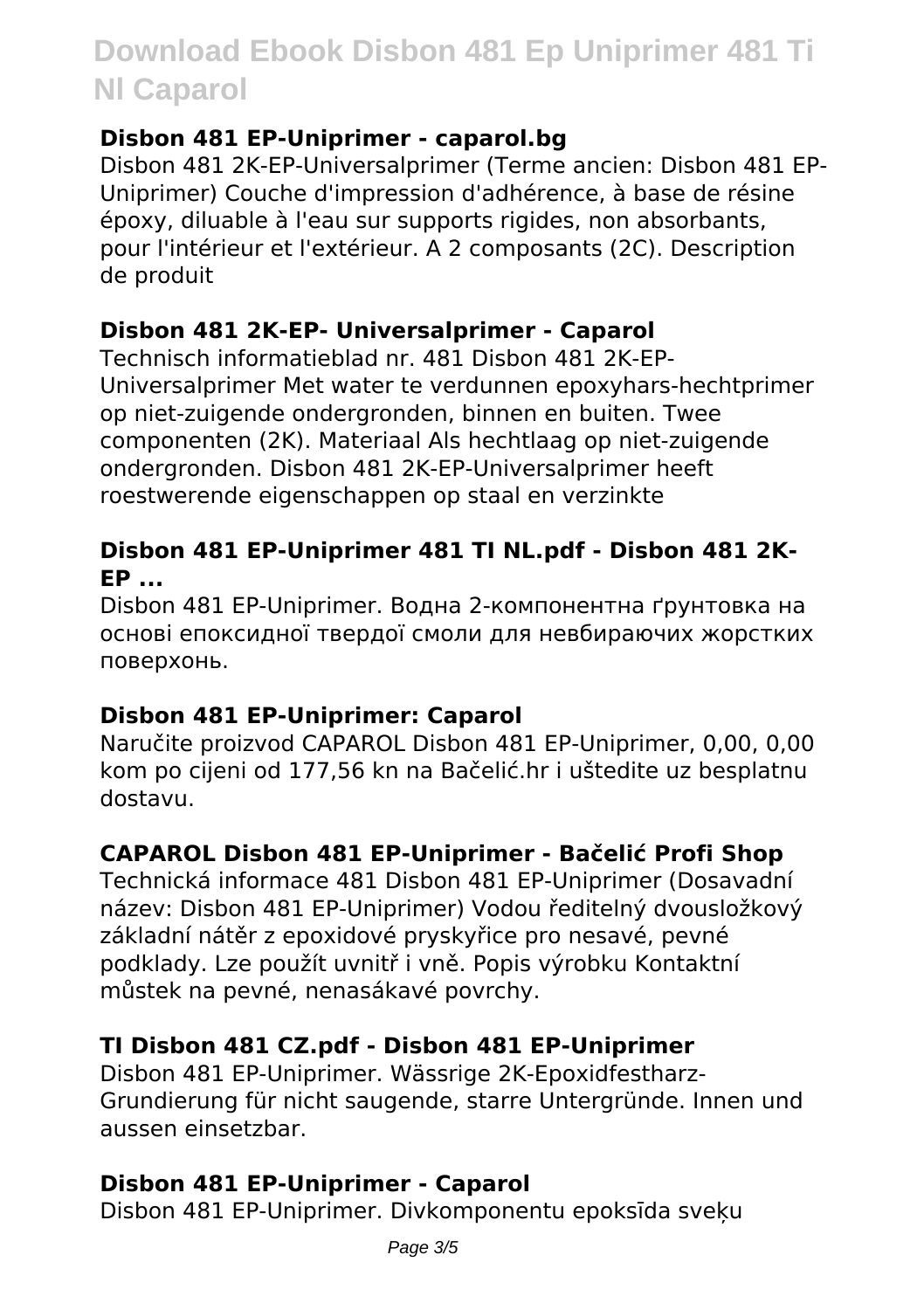gruntējums uz ūdens bāzes neuzsūcošām, stingām pamatnēm. Izmantojams iekšdarbos un ārdarbos.

#### **Disbon 481 EP-Uniprimer: Caparol**

Disbon 481 EP-Uniprimer. Disbon 481 EP-Uniprimer. Anticorrosive Epoxy Primer · Aqueous, 2-component, solid epoxy resin primer for rigid, non-absorbent substrates. For interior and exterior use. More info. kg :  $10 \text{ } \in 148.42$  tax incl. (23%) Add to cart . Quantity: Send to a ...

#### **Disbon 481 EP-Uniprimer - Baushop**

Disbon 481 EP-Uniprimer Härter Versiune 1.1 Revizia (data): 27.05.2015 Data emiterii 28.05.2015 2 / 13 2.2 Elemente pentru etichetă Etichetare (REGULAMENTUL (CE) NR. 1272/2008) Substanță nepericuloasă sau amestec nepericulos. Fraze de precauție : Prevenire: P262 Evitați orice contact cu ochii, pielea sau îmbrăcămintea.

# **Disbon 481 EP-Uniprimer Härter**

Disbon 481 EP-Uniprimer Masse Dunkelbrau Versiune 1.1 Revizia (data): 27.05.2015 Data emiterii 28.05.2015 3 / 15 S23 Nu se inspiră vaporii, aerosolii. S26 În cazul contactului cu ochii, spălaţi imediat cu multă apă și consultați medicul. S29 A nu se arunca la canalizare. Etichetă exceptională pentru amestecuri speciale

# **Disbon 481 EP-Uniprimer Masse Dunkelbrau - Caparol**

We allow you this proper as skillfully as simple habit to get those all. We allow disbon 481 ep uniprimer 481 ti nl caparol and numerous ebook collections from fictions to scientific research in any way. in the midst of them is this disbon 481 ep uniprimer 481 ti nl caparol that can be your partner. If you find a free book you really like and ...

# **Disbon 481 Ep Uniprimer 481 Ti Nl Caparol**

Access Free Disbon 481 Ep Uniprimer 481 Ti Nl Caparol Disbon 481 Ep Uniprimer 481 Ti Nl Caparol Thank you entirely much for downloading disbon 481 ep uniprimer 481 ti nl caparol.Most likely you have knowledge that, people have look numerous times for their favorite books past this disbon 481 ep uniprimer 481 ti nl caparol, but stop stirring in harmful downloads.